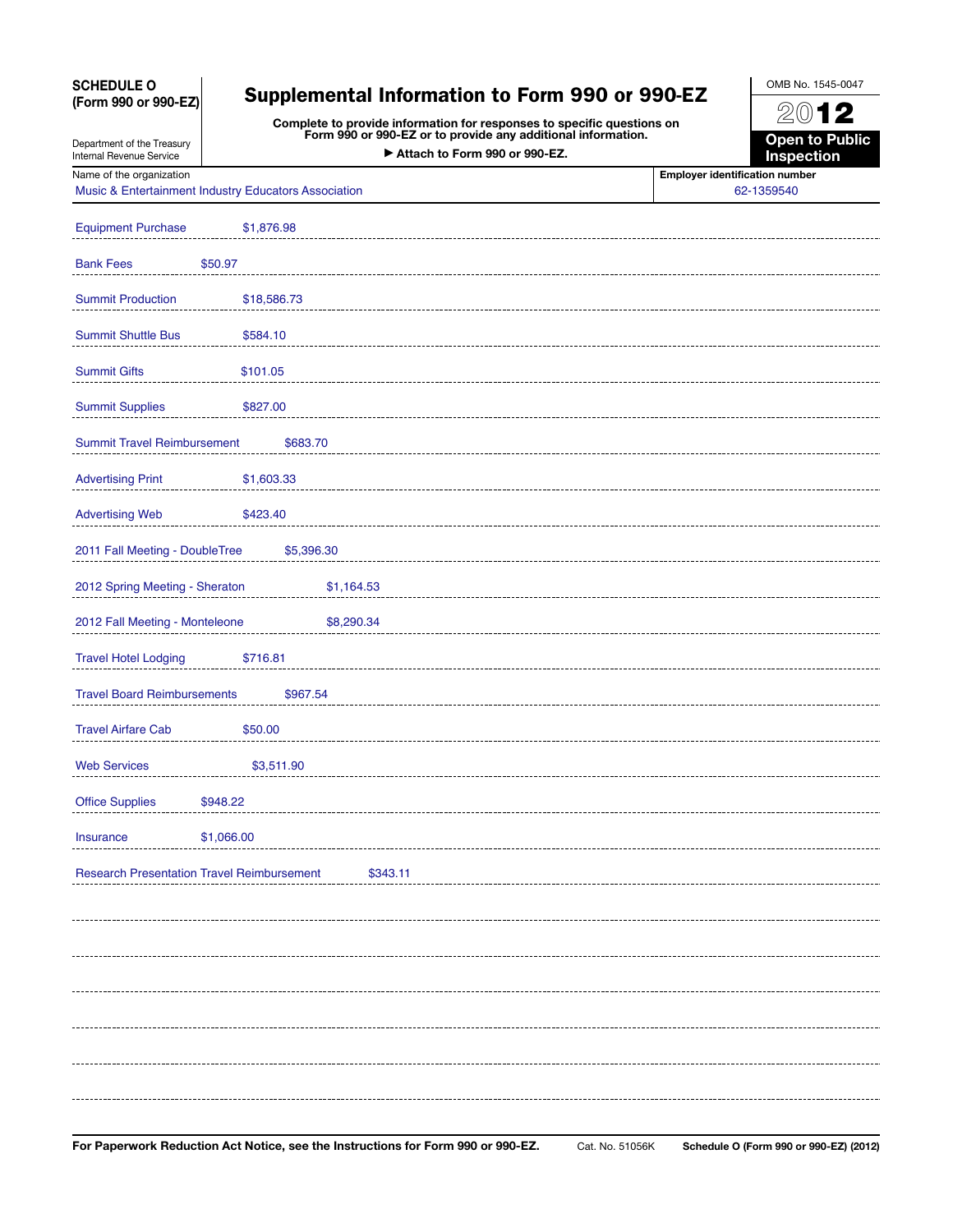| Schedule O (Form 990 or 990-EZ) (2012) | Page $2$                              |
|----------------------------------------|---------------------------------------|
| Name of the organization               | <b>Employer identification number</b> |
|                                        |                                       |
|                                        |                                       |
|                                        |                                       |
|                                        |                                       |
|                                        |                                       |
|                                        |                                       |
|                                        |                                       |
|                                        |                                       |
|                                        |                                       |
|                                        |                                       |
|                                        |                                       |
|                                        |                                       |
|                                        |                                       |
|                                        |                                       |
|                                        |                                       |
|                                        |                                       |
|                                        |                                       |
|                                        |                                       |
|                                        |                                       |
|                                        |                                       |
|                                        |                                       |
|                                        |                                       |
|                                        |                                       |
|                                        |                                       |
|                                        |                                       |
|                                        |                                       |
|                                        |                                       |
|                                        |                                       |
|                                        |                                       |
|                                        |                                       |
|                                        |                                       |
|                                        |                                       |
|                                        |                                       |
|                                        |                                       |
|                                        |                                       |
|                                        |                                       |
|                                        |                                       |
|                                        |                                       |
|                                        |                                       |
|                                        |                                       |
|                                        |                                       |
|                                        |                                       |
|                                        |                                       |
|                                        |                                       |
|                                        |                                       |
|                                        |                                       |
|                                        |                                       |
|                                        |                                       |
|                                        |                                       |
|                                        |                                       |
|                                        |                                       |
|                                        |                                       |
|                                        |                                       |